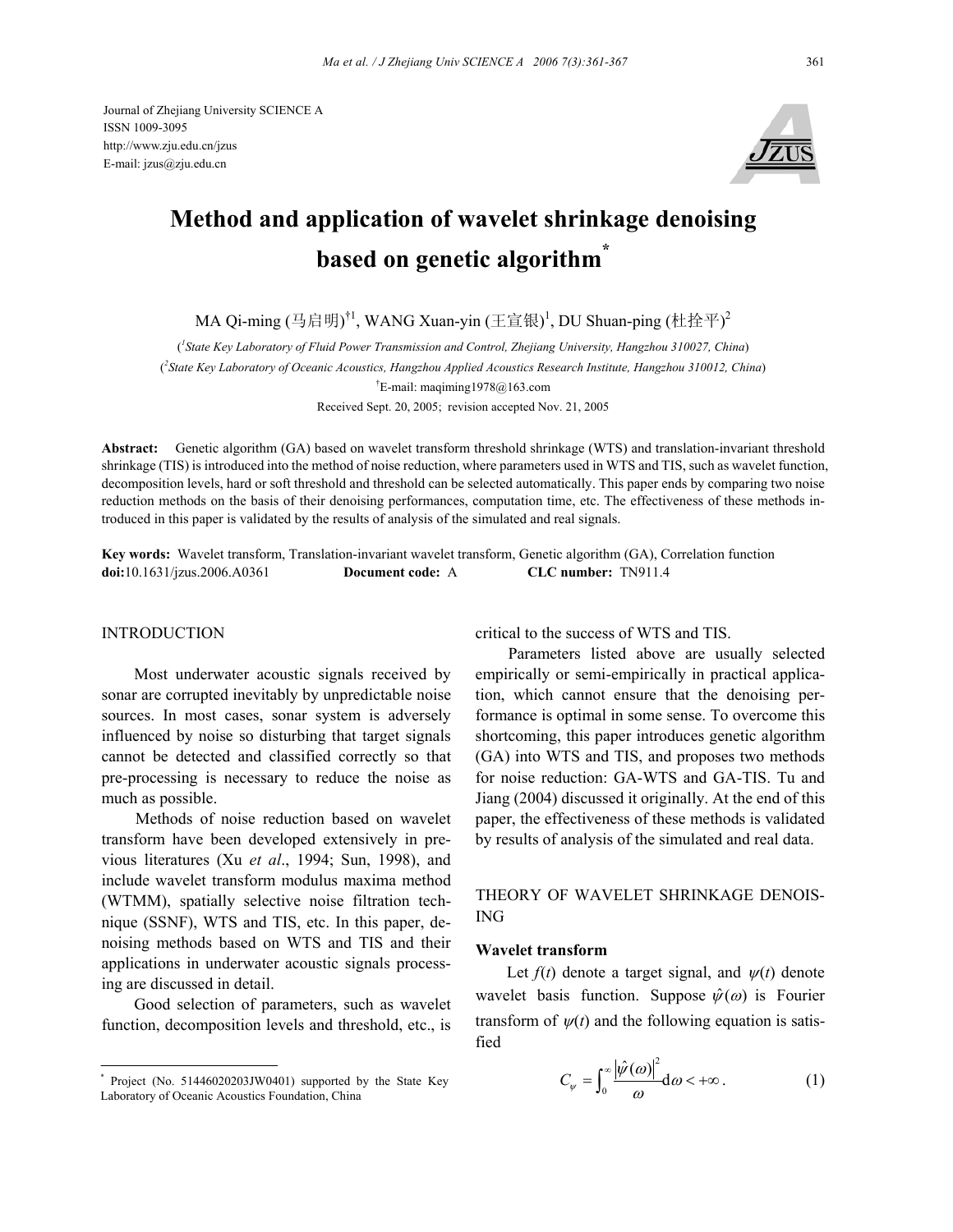The wavelet transform of  $f(t)$  is written

$$
Wf(u,s) = \int_{-\infty}^{\infty} f(t) \frac{1}{\sqrt{s}} \psi^* \left( \frac{t-u}{s} \right) dt, \tag{2}
$$

where  $s > 0$  denotes scale, *u* denotes position. "\*" denotes conjugation. The wavelet transform depends on two parameters *s* and *u* that vary continuously over a set of real numbers. For practical applications these parameters must be discretized. For a particular class of wavelets, the scale parameter *s* can be sampled along the dyadic sequence  $(2<sup>j</sup>)<sub>j\in\mathbb{Z}</sub>$ , and position parameter can be sampled as  $(k2<sup>j</sup>)<sub>k,j\in\mathbb{Z}</sub>$ . Then the discrete wavelet transform can be obtained as

$$
Wf(k, j) = 2^{j/2} \int_{-\infty}^{+\infty} f(t) \psi^*(2^{j} t - k) dt.
$$
 (3)

Eq.(3) can be computed by the rapid pyramidal filtering algorithm proposed by Mallat (1989; 2002), and discussed in previous literatures.

## **Denoising method of WTS and TIS**

WTS was implemented using the difference of the statistical properties of the signal and noise present in the wavelet domain. WTS involves shrinking in the wavelet transform domain, and consists of three steps (Taswell, 2000): a linear forward wavelet transform, a nonlinear shrinkage denoising, and a linear inverse wavelet transform.

Suppose we want to estimate  $f_n$  from noisy observation signal *xn*

$$
x_n = f_n + e_n, \quad n = 1, \ \ldots, \ N,
$$
 (4)

where  $f_n$  denotes target signal, and  $e=(\ldots e_n \ldots)$  is independent and uniformly distributed  $N_N(0, \sigma^2 I)$ . Denoising uses an operator *Th* which acts on the noisy observation signal  $x_n$  to minimize the mean square error (*MSE*) (Donoho, 1995; Hsung *et al*., 2005)

$$
MSE = \frac{1}{N} \left\| \hat{f} - f \right\|^2 = \frac{1}{N} \sum_{n=0}^{N-1} (\hat{f}_n - f_n)^2 \tag{5}
$$

subject to the condition that  $\hat{f}$  is at least as smooth as

*f*, where  $f=(f_0, f_1, \ldots, f_{N-1})^T$ , and  $\hat{f} = Th(x)$  is the signal estimated from observation signal *x*.

Usually, in the wavelet domain (Sun, 1998), signal energy is dominated by a few large amplitude wavelet coefficients, whereas noise energy is distributed uniformly over all wavelet coefficients with small amplitudes, especially in detail components. Re-considering Eq.(4), we modify it as follows

$$
x = f + e \,, \tag{6}
$$

where  $x$  is an observation sequence consisting of the target signal *f* and additive noise *e* as functions in time *t* to be sampled. Let  $w(\cdot)$  and  $w^{-1}(\cdot)$  denote the forward and inverse wavelet transform operators. Let *D*(⋅,λ) denote the denoising operator with hard or soft threshold  $\lambda$ . Then the three-step denoising procedure already described can be expressed as follows (Taswell, 2000)

$$
y = w(x) , \t\t(7)
$$

$$
z = D(y, \lambda), \tag{8}
$$

$$
\hat{\boldsymbol{f}} = \boldsymbol{w}^{-1}(\boldsymbol{z})\,. \tag{9}
$$

We can see from Eqs. $(7)$   $\sim$  (9) that many factors affect denoising performance, including *w*(⋅), *D*(⋅,λ), λ, etc., among which, threshold  $\lambda$  is a key parameter. Donoho (1995) and Chang *et al*.(2005) proposed many methods to guide the selection of threshold. Visu-Shrink is one of them. Theories and experiments proved that WTS can obtain good denoising performance, but in some cases (Sun, 1998), pseudo Gibbs phenomena may appeared in the estimated signal, therefore, Donoho *et al*.(1995) proposed TIS on the basis of WTS. TIS not only restrains pseudo Gibbs phenomena, but also reduces *MSE* between target and estimated signal.

Suppose  $x_n$  is a noisy observation signal, for  $n=0$ , 1, …, *N*−1. Let *Sh* denote an operator which shifts a signal *h* sample to the right circularly, viz  $(S_hx)_n =$  $x_{(n+h) \text{ mod } N}$ . Let  $D(\cdot, \lambda)$  denote the denoising operator with hard or soft threshold  $\lambda$ . TIS can be written as

$$
\overline{T}(x) = \frac{1}{N} \sum_{h=0}^{N-1} S_{-h}(D(S_h x, \lambda)).
$$
 (10)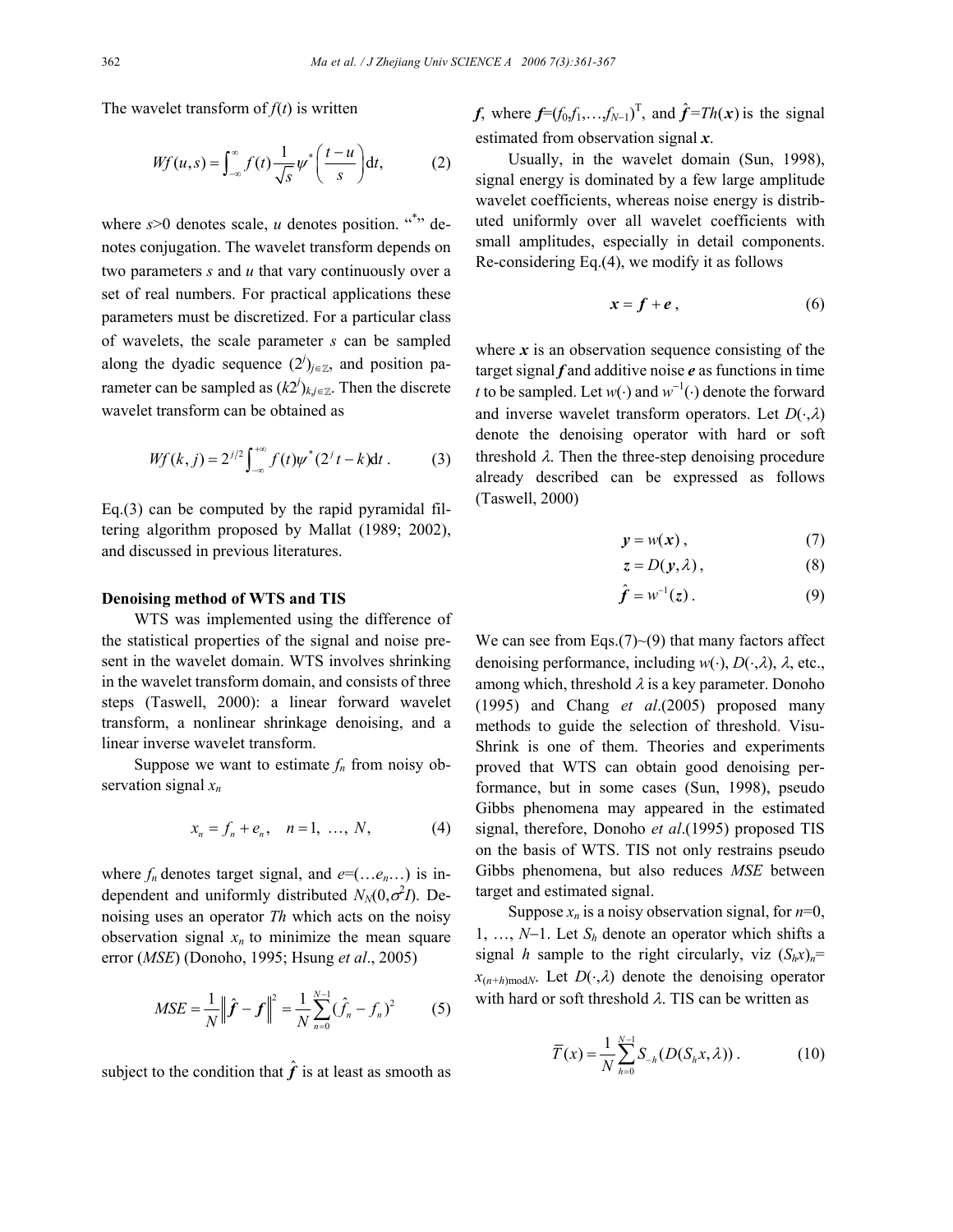Sun (1998) introduced an algorithm for TIS.

Denoising performance of WTS and TIS may be affected by many parameters, such as wavelet function, decomposition levels, threshold, hard or soft threshold, etc., in practical applications. At present, there are still no methods to guide the selection of these parameters besides experience. To solve this problem, we propose two methods of noise reduction: GA-WTS and GA-TIS, by which, parameters affecting denoising performance can be determined automatically so that the optimal denoising performance in some sense can be reached.

## APPLICATION OF GA IN WTS AND TIS

GA is a stochastic search method that mimics the metaphor of natural biological evolution. GA operates on a population of potential solutions applying the principle of survival of the fittest to produce better and better approximations to a solution, and has been gaining popularity in many applications requiring optimization of a solution without requiring theoretical knowledge of the actual problem, or where relationships are too complex to model or understand analytically (Jack and Nandi, 2002), which suggests the probability of GA being used in WTS and TIS.

In this paper, we take the application of crosscorrelation between observation signal and estimated signal as fitness function, and use GA operators, such as selection, crossover, mutation, etc., to optimize parameters of WTS and TIS to improve denoising performance. Applications of GA in WTS and TIS will be discussed at length in this section.

## **Fitness function**

The most straightforward fitness is the *MSE* between target signal and estimated signal, as shown in Eq.(5), but in general, as the target signal is unknown. *MSE* cannot be obtained. Therefore we take the coefficient of the cross-correlation between observation and estimated signal, which is written as

$$
F_{\text{obj}} = \frac{1}{N_{\text{lag}}}\sum_{m=1}^{N_{\text{lag}}}\left|\sum_{n=0}^{N-1} x_n \hat{f}_{n+m}\right|,\tag{11}
$$

where *m* is lags, and *N*lag is total lags.

Usually, the cross-correlation coefficient is di-

rectly proportional to SNR. Fig.1 shows four simulated signals that Donoho and Johnston originally called Blocks, Bumps, HeavySine, and Doppler. The relation between the cross-correlation coefficient and SNR of these four simulated signals is shown in Fig.2 showing that the cross-correlation coefficient increases with SNR. It is reasonable to take the crosscorrelation coefficient as fitness function.

#### **Encoding**

Encoding is the key of GA and largely depends on the property of the problem to be solved, and may affect the design of GA operators. In this paper, parameters of WTS and TIS, including wavelet function, decomposition levels, threshold and hard or soft threshold, are encoded with real numbers, and are explained in Table 1.



**Fig.1 Four simulated signals used in the paper. (a) Standardized simulated signals; (b) Noisy simulated signals**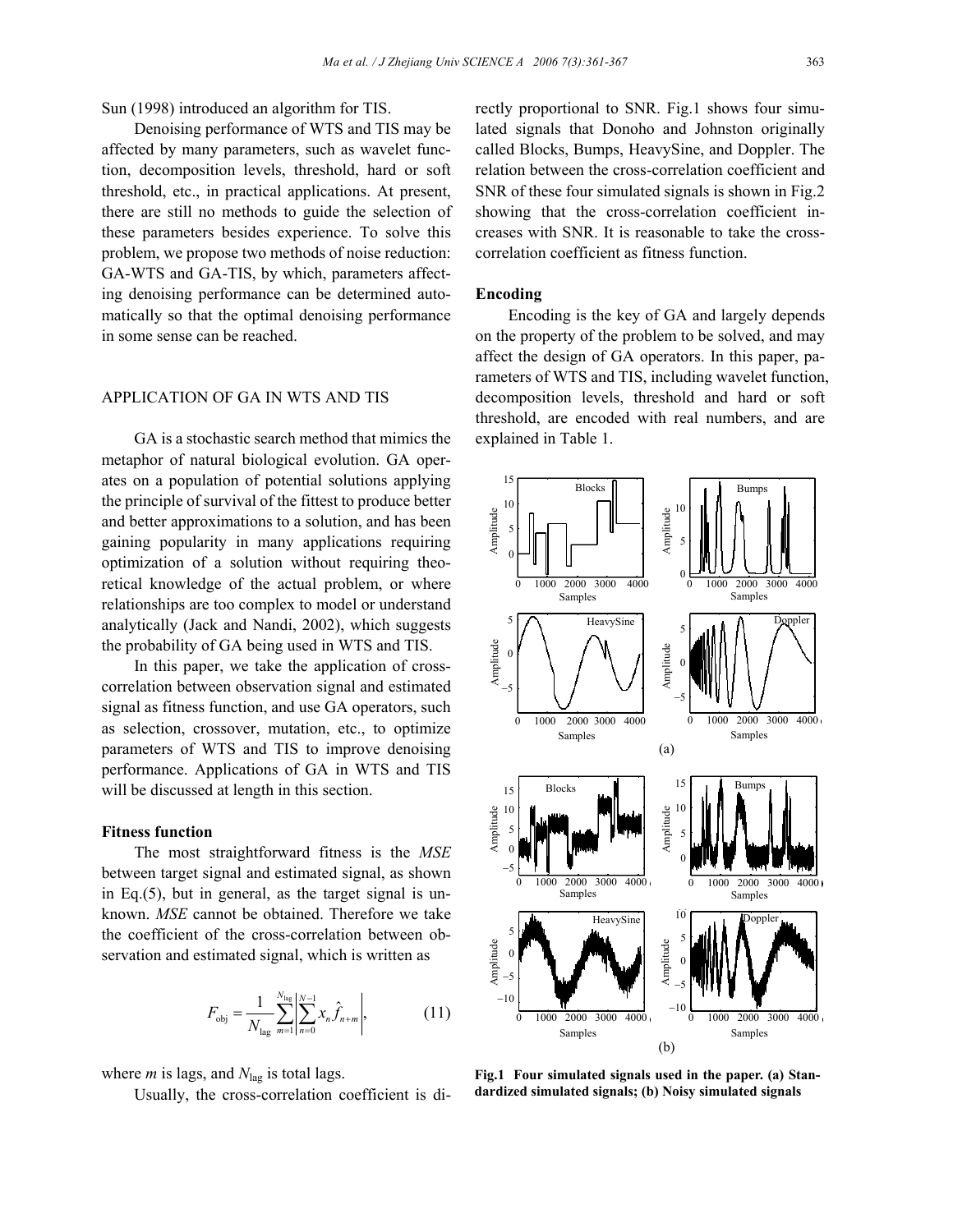**Table 1 Method of chromosome encoding in WTS and TIS** 

| Variable       | Variable description Definition domain    |                        | Remark                                                                                                             |  |  |
|----------------|-------------------------------------------|------------------------|--------------------------------------------------------------------------------------------------------------------|--|--|
| $v_1$          | Wavelet function                          | $[1, N_{\text{name}}]$ | $N_{\text{name}}$ is the number of wavelet function in definition domain, and round up<br>$v_1$ when it is decoded |  |  |
| v <sub>2</sub> | Hard or soft threshold                    | [1,2]                  | Hard or soft threshold. Round up $v_2$ when it is decoded                                                          |  |  |
| v <sub>3</sub> | Decomposition levels                      | $[1,N_{\text{max}}]$   | $N_{\text{max}}$ is the maximum of decomposition levels, and round up $v_3$ when it is<br>decoded                  |  |  |
| $v_4 \sim v_M$ | Threshold of every<br>decomposition level | $[0,Q_i]$              | $M-3=N_{\text{max}}$ , $Q_i$ is the upper limit of threshold for every decomposition level                         |  |  |



**Fig.2 Relation between cross-correlation coefficients and SNR of four simulated signals**

## **Selection, crossover and mutation**

The GA here uses a population size of 80 individuals, starting with randomly generated genomes. The objective function is evaluated for these individuals and the fitness of every individual is assigned by rank-based fitness order. Parents are then selected according to their fitness by means of roulette-wheel selection. When all parents participating in evolution have been selected, crossover will be started, which is the kernel of GA and search optimal solution in the whole definition domain (Xiao and Xue, 2003). Line crossover is used in this paper, viz

$$
\begin{cases} c_1 = P_1 a + P_2 (1 - a), \\ c_2 = P_1 (1 - a) + P_2 a, \end{cases}
$$
 (12)

where *a* is a random number distributed uniformly in [0,1].  $P_i$  and  $c_i$  ( $i=1, 2$ ) denote parents and offspring chromosome respectively, and  $c_i$  is limited to its definition domain. After crossover every offspring undergoes mutation. Variables of offspring are mutated by small perturbations, at low probability, with search solution being in a small part of the definition

domain and local optima converging is avoided. Non-uniform mutation operator (Yang and Zheng, 2003) is used in the paper, and mutation rate  $P<sub>m</sub>$  is set to 0.2. Let *P* denote a chromosome participating in mutation. Variable *v* to be mutated is randomly determined uniformly, and its definition domain is  $[v_{\text{min}}]$ ,  $v_{\text{max}}$ ]. The operation of mutation can be expressed as follows

if 
$$
\chi \le P_m \Rightarrow
$$
  
\n
$$
v' = \begin{cases}\nv + (v_{\text{max}} - v) \left( \sigma \left( 1 - \frac{gen_c}{e^{\theta}} \right)^b \right), & \gamma > 0.5, \\
v - (v - v_{\text{min}}) \left( \sigma \left( 1 - \frac{gen_c}{e^{\theta}} \right)^b \right), & \gamma \le 0.5,\n\end{cases}
$$
\n(13)

where  $\chi$ ,  $\sigma$ ,  $\gamma$  are uniform random variables in [0,1].  $v'$ is the variable after mutation.  $gen_c$  is the number of current generation. *gen*<sub>max</sub> is the maximum number of generations. *b* is the parameter for mutation. After evolution operations of selection, crossover and mutation, a new generation is produced. If the optimization criteria are not met, the evolution process is repeated until the optimization criteria are reached. We take the number of maximum evolution generations (80) as criteria to stop GA in this paper.

ANALYSIS OF SIMULATED AND REAL SIGNAL

Before the analysis, it is necessary to list all the wavelet functions used in our method, viz definition domain of variable  $v_1$  in Table 1, which is [Haar Db2 Db3 Db4 Db5 Db8 Db10 Db12 Db15 Db18 Db20 Db30 Sym2 Sym4 Sym7 Sym8 Sym10 Bior1.1 Bior1.3 Bior2.2 Bior2.4 Bior2.6 Bior3.1 Bior3.3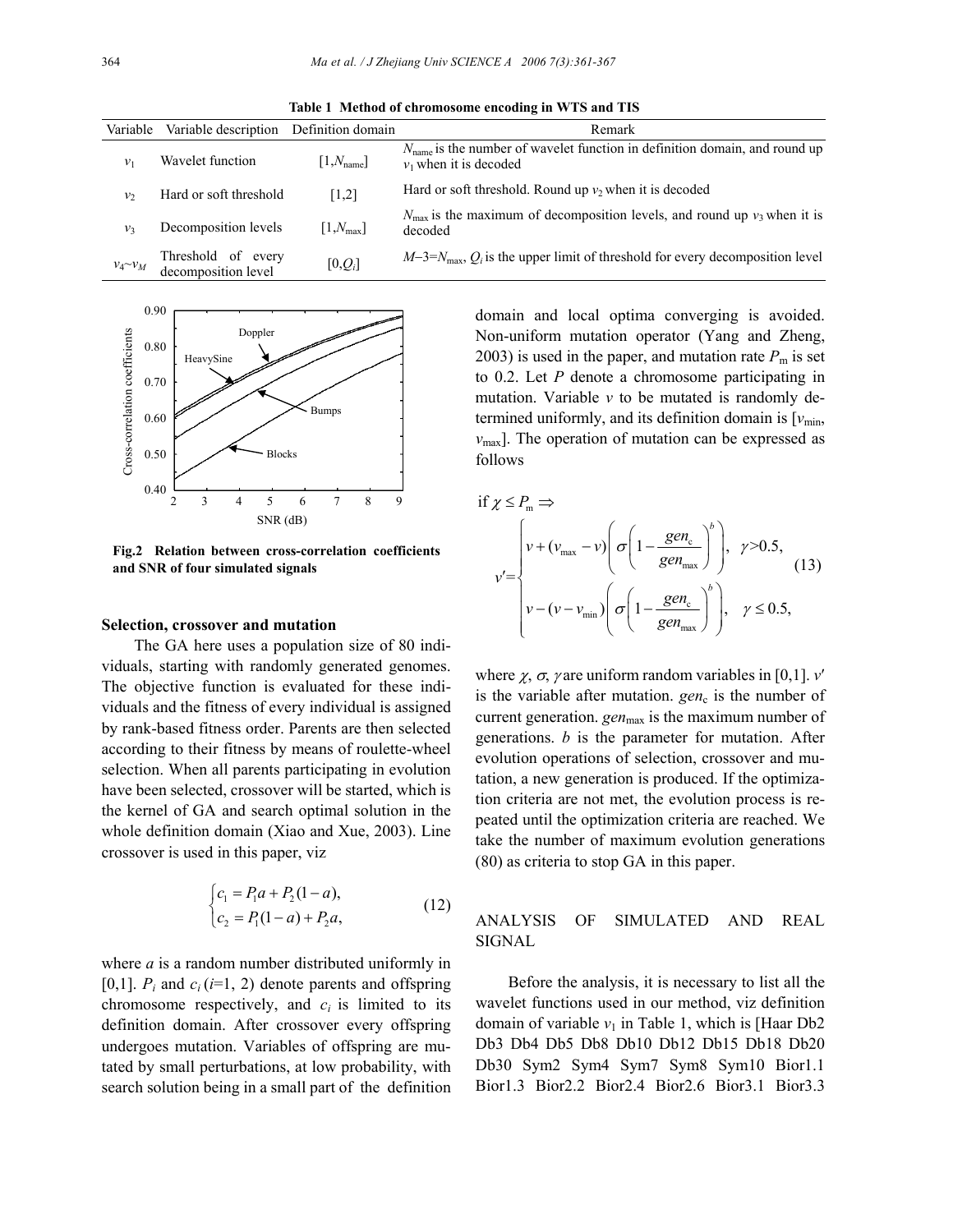Bior3.5 Bior3.7 Bior3.9 Bior4.4 Bior5.5 Bior6.8 Rbio1.1 Rbio1.5 Rbio2.2 Rbio3.3 Rbio3.5 Rbio3.7 Rbio3.9 Rbio4.4 Rbio5.5 Rbio6.8 Dmey]. Means of the abbreviations of the wavelet functions are explained in many wavelet literatures (Sun, 1998; Mallat, 2002). Here we only explain a few important wavelet functions of them. "Haar" wavelet is discontinuous, and resembles a step function. "Db*N*" denote Daubechies family, which is the one of the brightest stars in the world of wavelet research. "Sym*N*" denote symlets, which are nearly symmetrical wavelets proposed by Daubechies as modifications to "Db" family. "Bior*N.M*" denotes biorthogonals, which exhibit the property of linear phase. "Rbio*N*.*M*" denote the reverse biorthogonal wavelets, and "Dmey" denote discrete Meyer wavelet.

## **Analysis of simulated signal**

We discuss applications of GA in WTS and TIS using four simulated signals shown in Fig.1. Figs.3a and 3b display the results obtained with GA-WTS and GA-TIS, and Fig.3c shows the results obtained with a general method introduced in many literatures. Eq.(14) is used to evaluate the performance of denoising, and the results are listed in Table 2.

$$
SNR = 10\log 10 \sum_{n=0}^{N-1} \left| f_n \right|^2 / \sum_{n=0}^{N-1} \left| f_n - \hat{f}_n \right|^2. \tag{14}
$$

Analysis of simulated signals led us to conclude that: (1) Parameters of WTS and TIS can be optimized and selected automatically with GA, and aimless selecting of parameters may be avoided. (2) From the improvement of SNR, we can see that the denoising performances of GA-WIS and GA-TIS (besides Blocks) are better than those of the general denoising methods based on WTS. The best generation of the GA method is obtained in the aspect of optimizing fitness function. (3) Denoising performances of GA-TIS are better than those of GA-WTS whether in the improvement of SNR or in visual quality, although GA-TIS involves more computation than GA-WIS, as shown in Table 2 (The algorithms were implemented with Matlab 6.5 on computer with CPU P4 2.8 G and Memory 1 G. We should point out that in Table 2, the computation time of VisuShrink-WTS denotes a single running time of the algorithm,



**Fig.3 (a) Denoising results of GA-WTS; (b) Denoising results of GA-TIS; (c) Denoising results of WTS whose threshold is determined by VisuShrink and other parameters are determined empirically**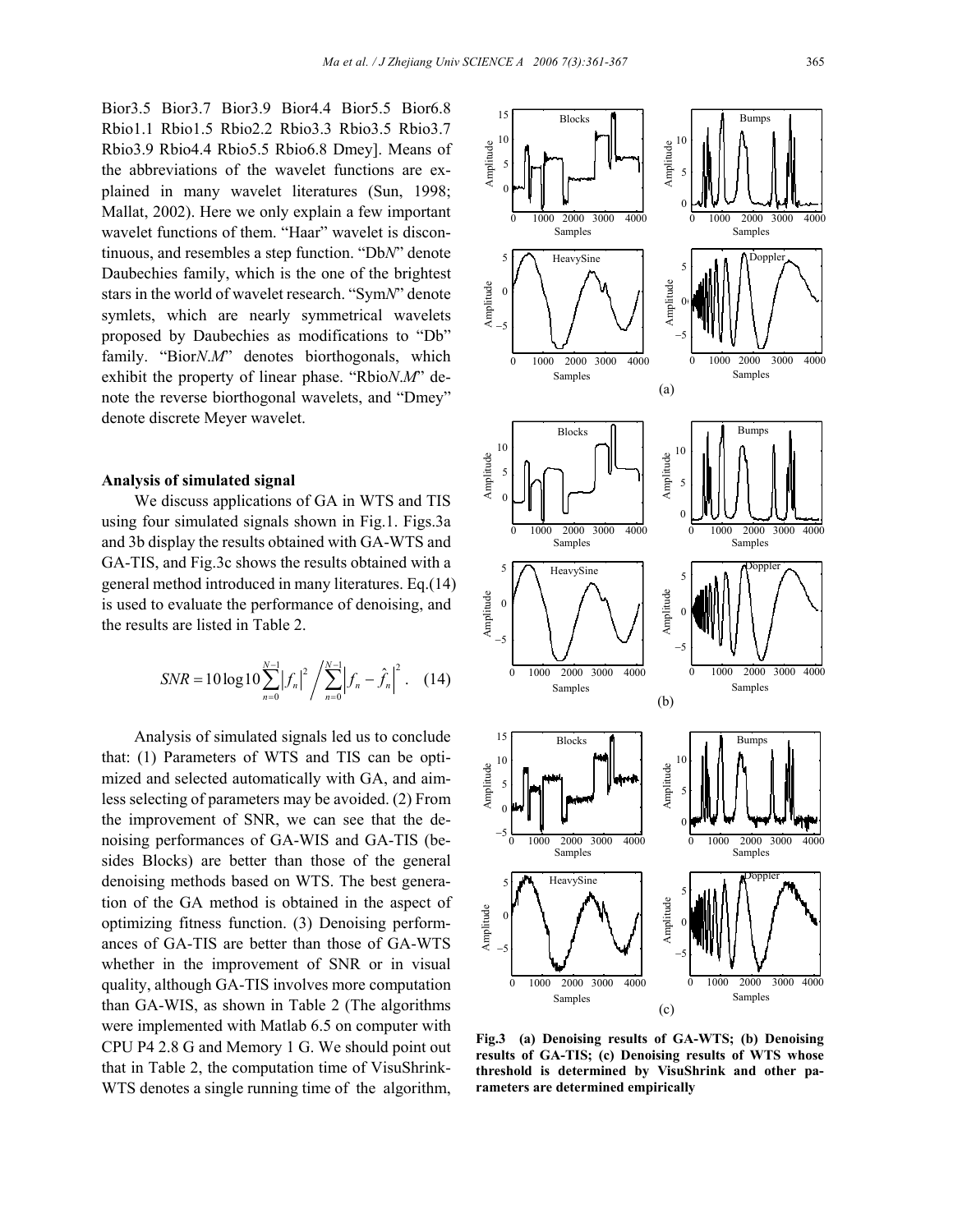and that the performances were obtained experimentally for the case of knowing the target signal, which is not a fact in practical applications so that the computation efficiency advantage of VisuShrink-WTS cannot be obtained). We should find a tradeoff between denoising performances and computation efficiency when we use GA-WTS and GA-TIS.

## **Analysis of real signal**

In this experiment, a real signal received by sonar was used for noise reduction. The signal was sampled at 15 kHz, and contained 32768 simples, whose waveforms of time domain and power spectrum are shown in Fig.4. We applied GA-WTS and GA-TIS to the real signal (results are shown in Fig.5). As the target signal is unknown, denoising performances can only be evaluated by the coefficient of cross-correlation between the real and estimated signal. Suppose the total lags are 5 samples. The auto-



**Fig.4 Waveform of time domain (a) and power spectrum of real signal (b)**



**Fig.5 (a) Denoising result of GA-WTS; (b) Denoising result of GA-TIS. In (a) and (b), the top two figures are estimated signals and the bottom two figures are remaining noises, respectively**

|                |                      | <b>Blocks</b> | <b>Bumps</b>        | HeavySine           | Doppler  |
|----------------|----------------------|---------------|---------------------|---------------------|----------|
| Noisy signal   | <b>SNR</b>           | 15.3780       | 13.2772             | 12.4602             | 12.2209  |
| GA-WTS         | <b>SNR</b>           | 20.4963       | 24.3363             | 26.4774             | 22.2311  |
|                | Wavelet function     | Db10          | Bior <sub>5.5</sub> | Db15                | Db20     |
|                | Decomposition levels | 5             | 4                   | 6                   | 5        |
|                | Computation time (s) | 10.5705       | 7.6880              | 11.6485             | 8.3435   |
| GA-TIS         | <b>SNR</b>           | 22.5237       | 25.3212             | 25.5930             | 23.4137  |
|                | Wavelet function     | Haar          | Sym4                | Bior <sub>2.2</sub> | Sym8     |
|                | Decomposition levels | 8             |                     | 8                   | 8        |
|                | Computation time (s) | 244.8130      | 191.6570            | 254.2340            | 322.3600 |
| VisuShrink-WTS | <b>SNR</b>           | 21.7853       | 24.1279             | 23.9649             | 21.1986  |
|                | Wavelet function     | Haar          | D <sub>b</sub> 4    | D <sub>b</sub> 4    | Db4      |
|                | Decomposition levels | 3             | 4                   | 4                   | 3        |
|                | Computation time (s) | 0.1870        | 0.2500              | 0.2500              | 0.2030   |

**Table 2 Denoising performances of several methods based on wavelet transform**